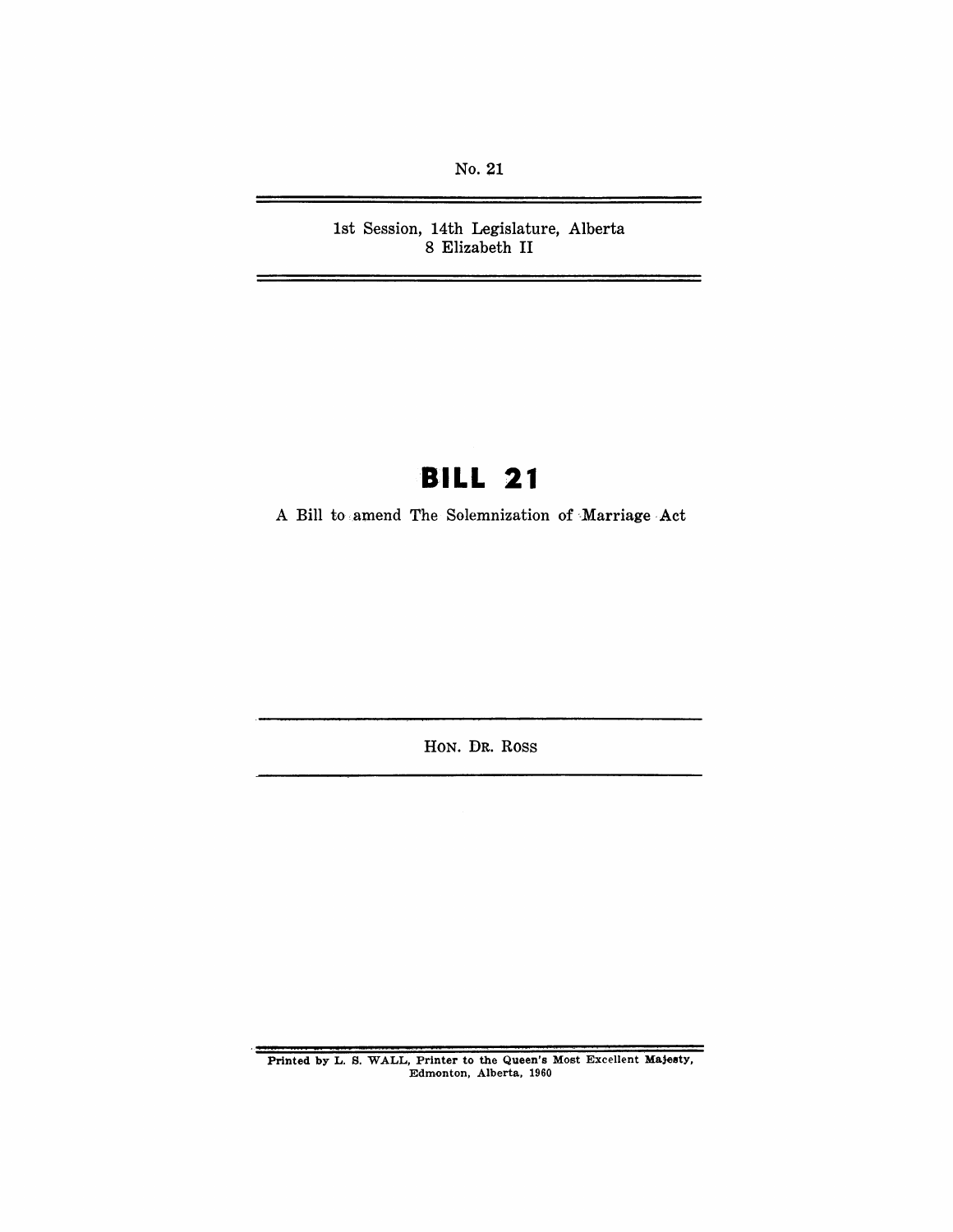#### Explanatory Note

**2.** Section  $23(5)$  was amended by 1949, chapter 94, section 3 to provide for a notice period of seven clear days, but section 6, subsection (1) still provides for two clear days' notice. This is being changed to correspond with the time prescribed in section  $23$ , subsection  $(5)$ . Section 6, subsection  $(1)$  reads:

"G. (1) Except only when it is by this Act expressly provided to the contrary, no marriage licence shall be issued until the third day after the day when it is by this act expressive provided to the licence in Form B in th

3. See note to clause 4. Section 25(2) presently reads:

"(2) Notwithstanding subsection (1), no such order shall be made<br>in respect of a person under the age of sixteen years unless such<br>person is a female and is shown to be pregnant by a certificate from<br>a legally qualified m

4. A marriage licence may not be issued to a person under the age of sixteen years except in the case of a pregnant female who has obtained parental consent or an order dispensing with such consent under section 25. However, if the child is born before the marriage the exception under this section does not apply. Similarly where such a person applies for an order dispensing with consent, the order cannot be made if the child is born. This anomalous situation is being remedied by the amendments to this section and section 25. Section 26 presently reads:

"26. (1) No licence shall be issued where either of the parties to an intended marriage is under the age of sixteen years, and no banns shall be published in respect of any such marriage, nor shall a marriage be solemnize

(2) This section does not apply in the case of a female who is shown to be pregnant by the certificate of a duly qualified medical practitioner and who has obtained the consents required by section  $23$  or an order made p

s. This amendment is complementary to the amendment made by clause 2 of this Bill. The amended paragraphs in Form B presently read:

"I hereby give you notice that I and the other party hereunder mentioned intend to enter into a contract of marriage on or after the expiration of three days from this date.

. . . . . . . . . . .

The licence must not be issued until the third day after the day upon which the application is received by the issurer, that is the fourth day."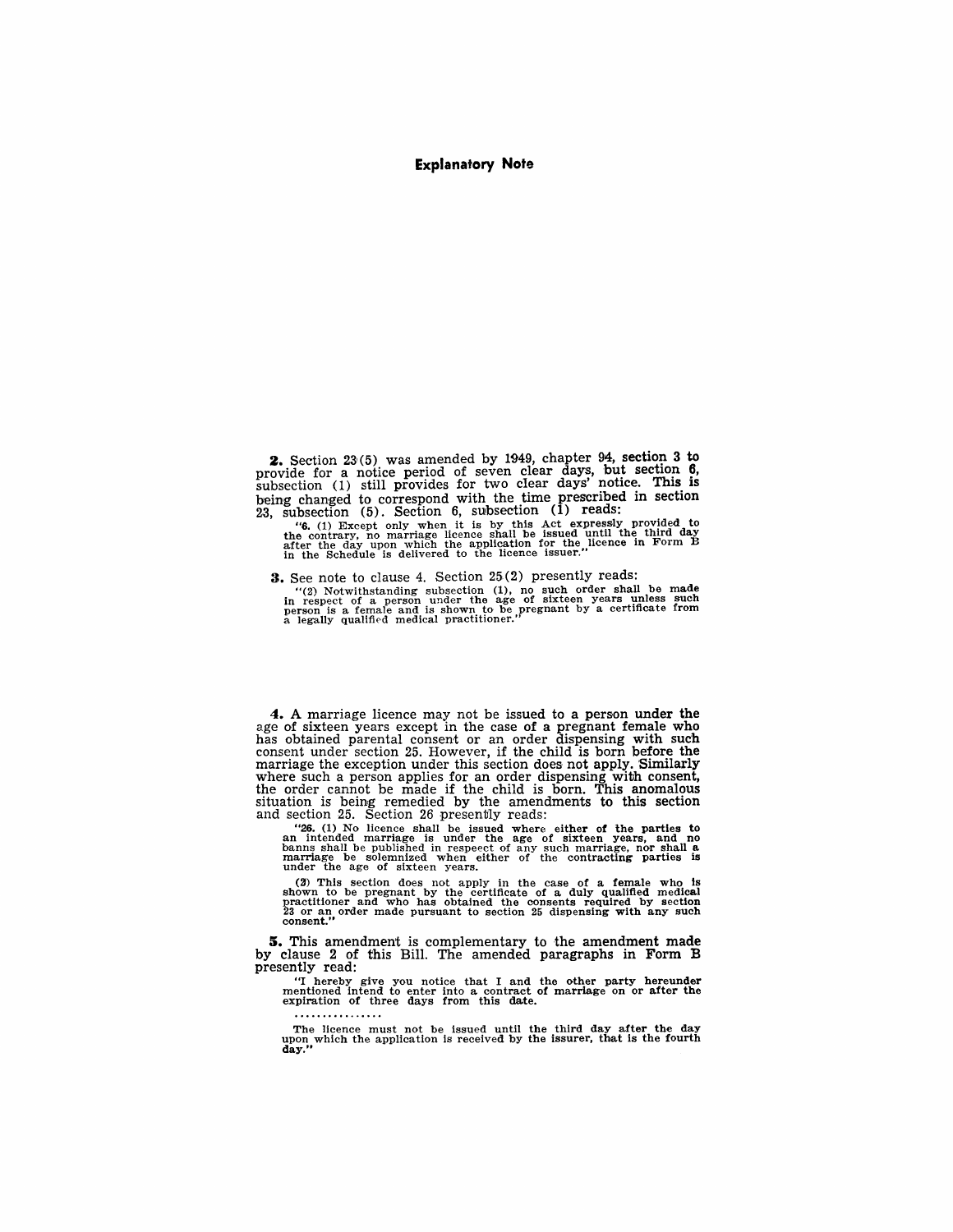### **BILL**

#### No. 21 of 1960

An Act to amend The Solemnization of Marriage Act

#### *(Assented to , 1960)*

HER MAJESTY, by and with the advice and consent of the Legislative Assembly of the Province of Alberta, enacts as follows:

*1. The Solemnization of Marriage Act,* being chapter 319 of the Revised Statutes, is hereby amended.

2. Section 6, subsection (1) is amended by striking out the word "third" and by substituting the word "eighth".

3. Section 25 is amended by striking out subsection (2) and by substituting the following:

(2) No order shall be made under this section in respect of a person under the age of sixteen years, unless that person is a female and is shown by a certificate of a qualified medical practitioner to be either pregnant or the mother of a living child.

4. Section 26 is amended by striking out subsection  $(2)$  and by substituting the following:

(2) This section does not apply in respect of a female under the age of sixteen years who

- (a) is shown by a certificate of a qualified medical practitioner to be either pregnant or the mother of a living child, and
- (b) has obtained the consents required by section 23 or an order under section 25 dispensing with any such consent.

5. Form B in the Schedule is amended

- (a) by striking out the word "three" and by substituting the word "eight",
- (b) by striking out the word "third" and by substituting the word "eighth",
- (c) by striking out the word "fourth" and by substituting the word "ninth".

6. This Act comes into force on the day upon which it is assented to.